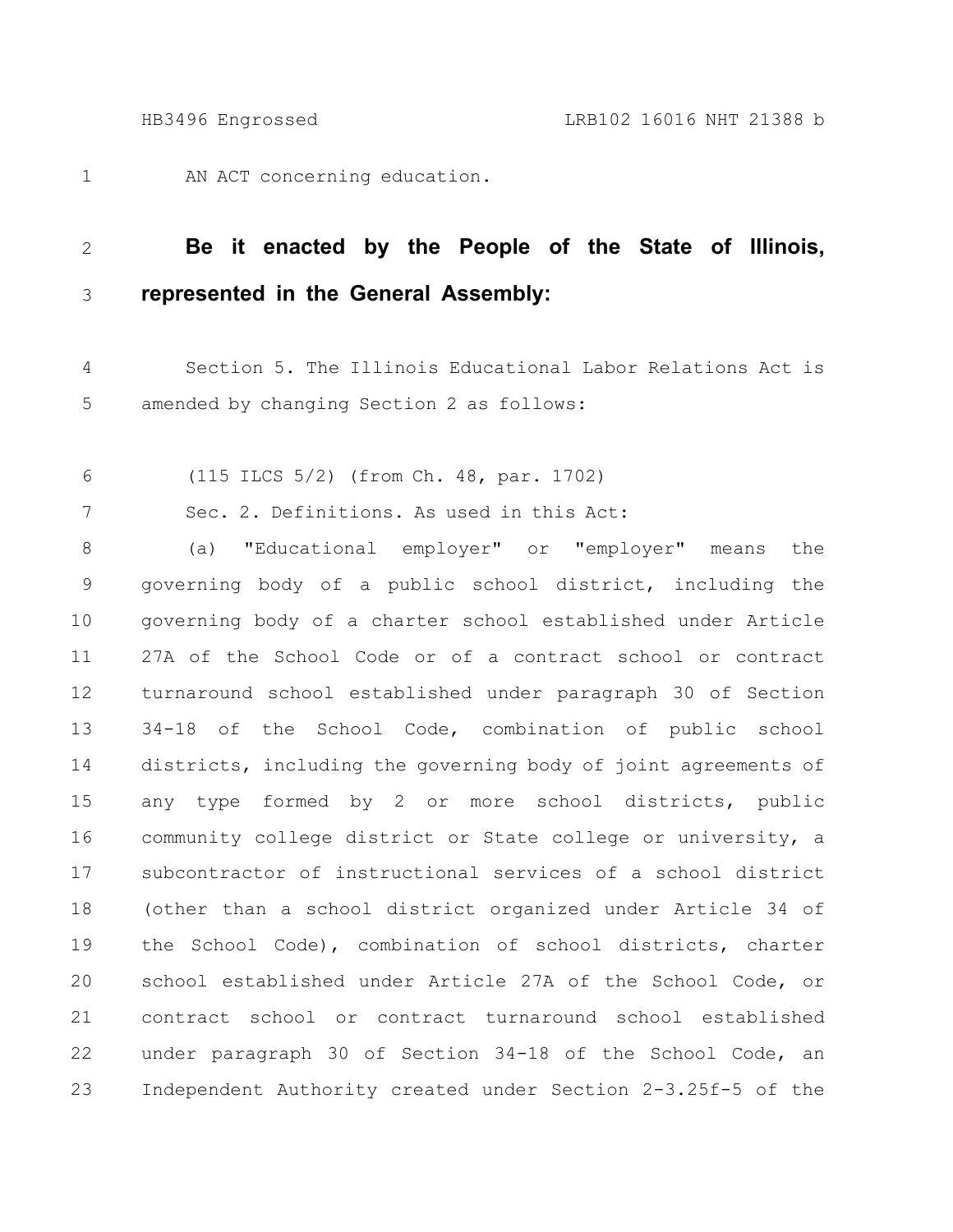HB3496 Engrossed - 2 - LRB102 16016 NHT 21388 b

School Code, and any State agency whose major function is providing educational services. "Educational employer" or "employer" does not include (1) a Financial Oversight Panel created pursuant to Section 1A-8 of the School Code due to a district violating a financial plan or (2) an approved nonpublic special education facility that contracts with a school district or combination of school districts to provide special education services pursuant to Section 14-7.02 of the School Code, but does include a School Finance Authority created under Article 1E or 1F of the School Code and a Financial Oversight Panel created under Article 1B or 1H of the School Code. The change made by this amendatory Act of the 96th General Assembly to this paragraph (a) to make clear that the governing body of a charter school is an "educational employer" is declaratory of existing law. 1 2 3 4 5 6 7 8 9 10 11 12 13 14 15

(b) "Educational employee" or "employee" means any individual, excluding supervisors, managerial, confidential, short term employees, student, and part-time academic employees of community colleges employed full or part time by an educational employer, but shall not include elected officials and appointees of the Governor with the advice and consent of the Senate, firefighters as defined by subsection (g-1) of Section 3 of the Illinois Public Labor Relations Act, and peace officers employed by a State university. However, with respect to an educational employer of a school district organized under Article 34 of the School Code, a supervisor 16 17 18 19 20 21 22 23 24 25 26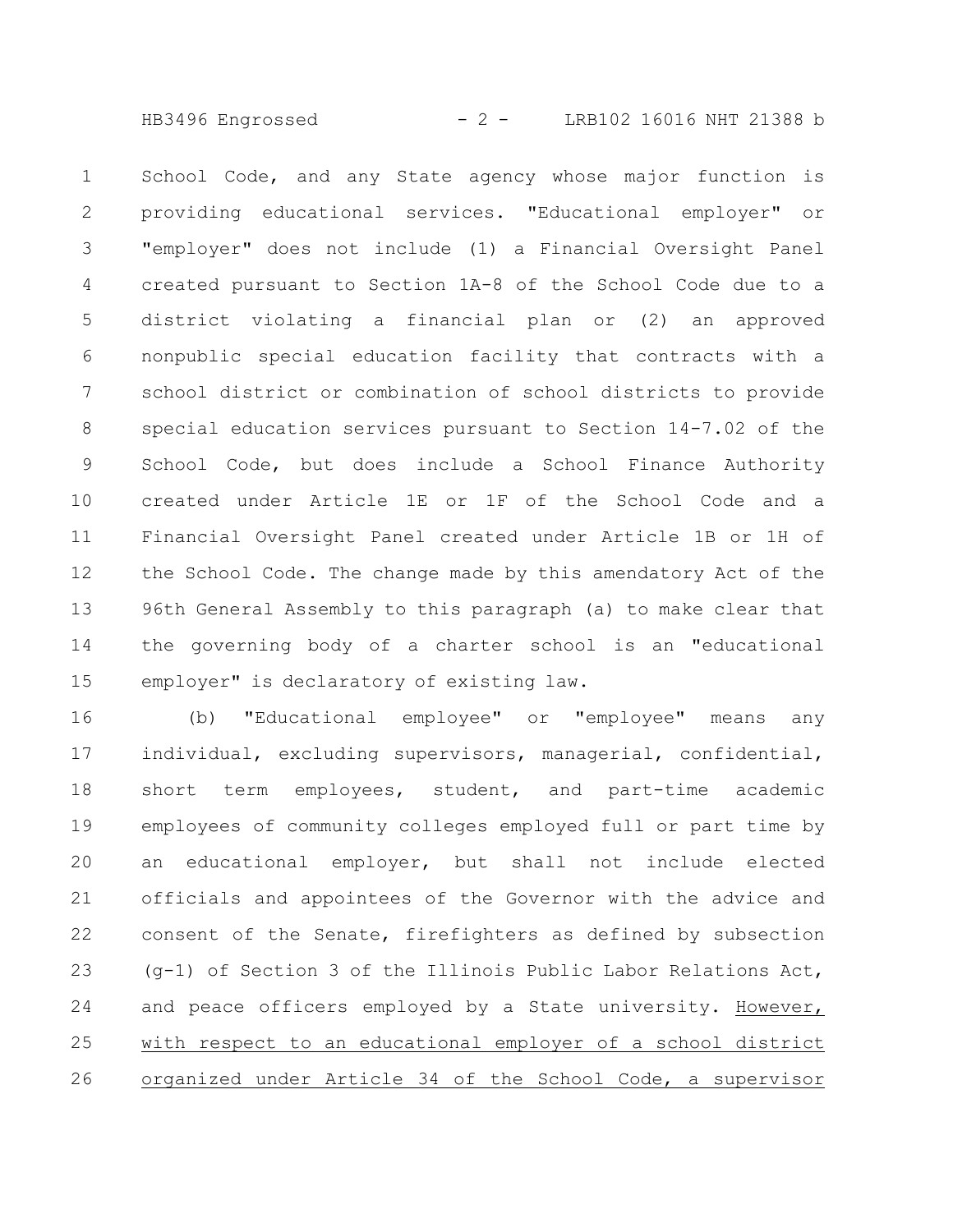HB3496 Engrossed - 3 - LRB102 16016 NHT 21388 b

shall be considered an educational employee under this definition unless the supervisor is also a managerial employee. For the purposes of this Act, part-time academic employees of community colleges shall be defined as those employees who provide less than 3 credit hours of instruction per academic semester. In this subsection (b), the term "student" does not include graduate students who are research assistants primarily performing duties that involve research, graduate assistants primarily performing duties that are pre-professional, graduate students who are teaching assistants primarily performing duties that involve the delivery and support of instruction, or any other graduate assistants. 1 2 3 4 5 6 7 8 9 10 11 12 13

(c) "Employee organization" or "labor organization" means an organization of any kind in which membership includes educational employees, and which exists for the purpose, in whole or in part, of dealing with employers concerning grievances, employee-employer disputes, wages, rates of pay, hours of employment, or conditions of work, but shall not include any organization which practices discrimination in membership because of race, color, creed, age, gender, national origin or political affiliation. 14 15 16 17 18 19 20 21 22

(d) "Exclusive representative" means the labor organization which has been designated by the Illinois Educational Labor Relations Board as the representative of the majority of educational employees in an appropriate unit, or 23 24 25 26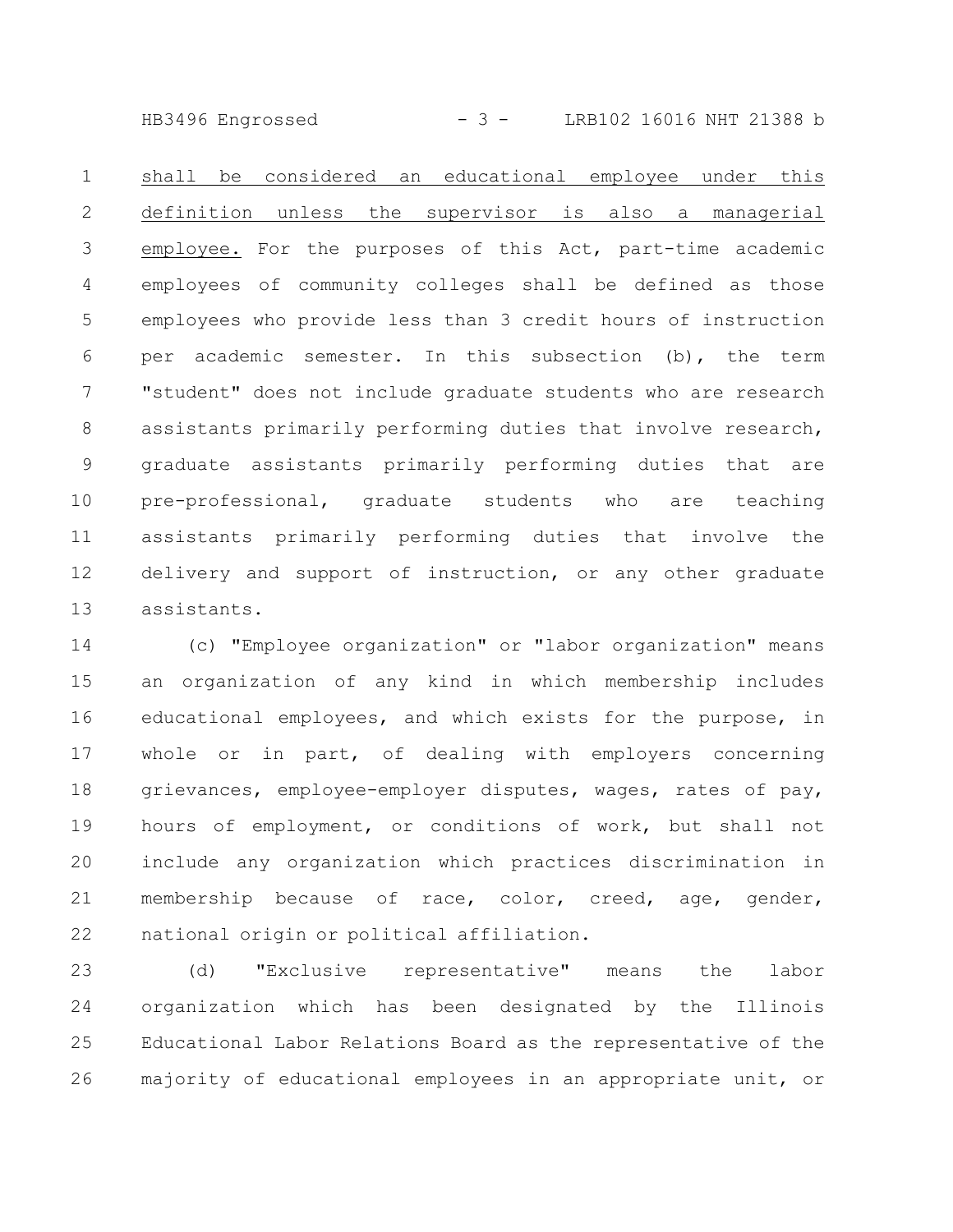HB3496 Engrossed - 4 - LRB102 16016 NHT 21388 b

recognized by an educational employer prior to January 1, 1984 as the exclusive representative of the employees in an appropriate unit or, after January 1, 1984, recognized by an employer upon evidence that the employee organization has been designated as the exclusive representative by a majority of the employees in an appropriate unit. 1 2 3 4 5 6

(e) "Board" means the Illinois Educational Labor Relations Board. 7 8

(f) "Regional Superintendent" means the regional superintendent of schools provided for in Articles 3 and 3A of The School Code. 9 10 11

(g) "Supervisor" means any individual having authority in the interests of the employer to hire, transfer, suspend, lay off, recall, promote, discharge, reward or discipline other employees within the appropriate bargaining unit and adjust their grievances, or to effectively recommend such action if the exercise of such authority is not of a merely routine or clerical nature but requires the use of independent judgment. The term "supervisor" includes only those individuals who devote a preponderance of their employment time to such exercising authority. 12 13 14 15 16 17 18 19 20 21

(h) "Unfair labor practice" or "unfair practice" means any practice prohibited by Section 14 of this Act. 22 23

(i) "Person" includes an individual, educational employee, educational employer, legal representative, or employee organization. 24 25 26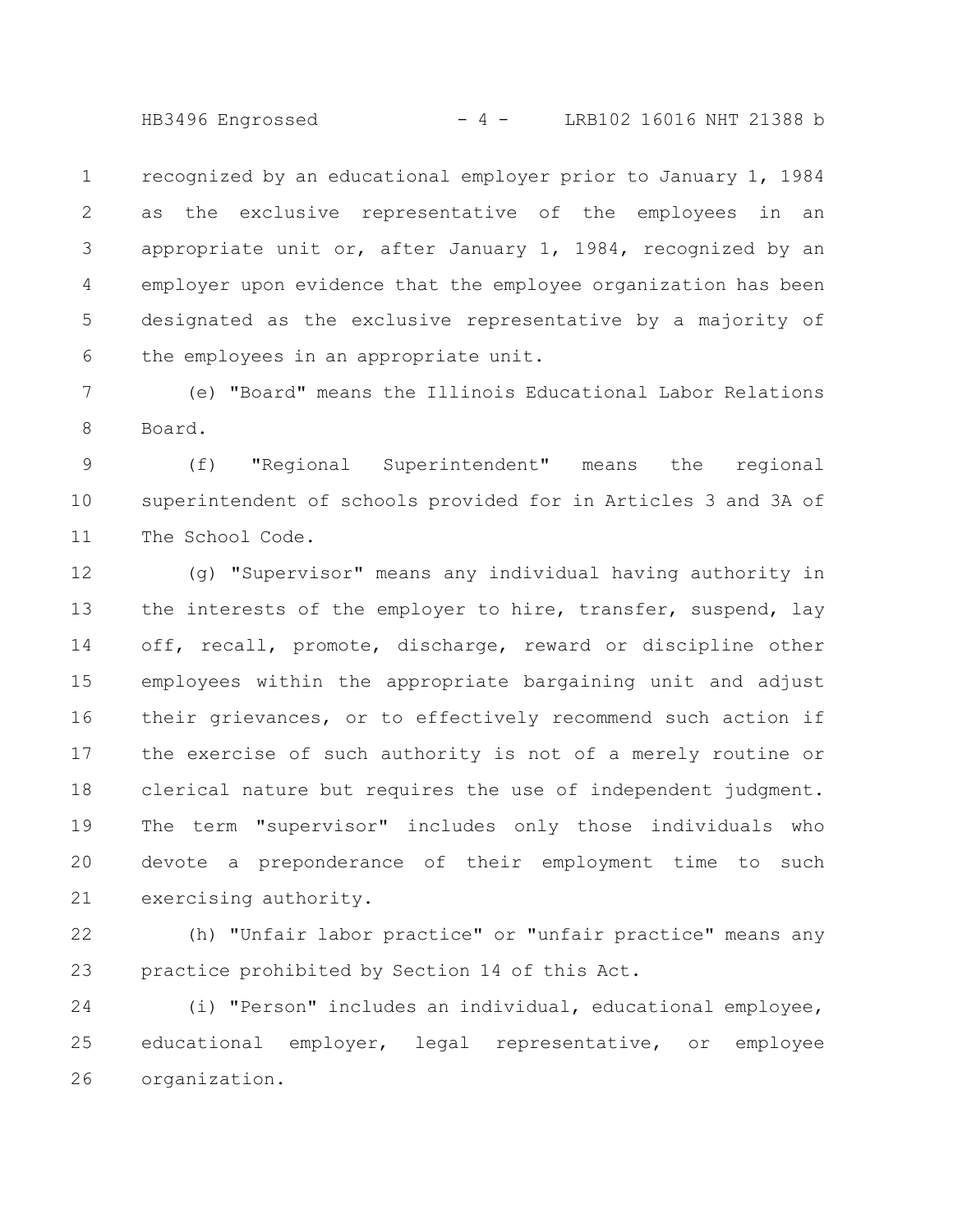HB3496 Engrossed - 5 - LRB102 16016 NHT 21388 b

(j) "Wages" means salaries or other forms of compensation for services rendered. 1 2

(k) "Professional employee" means, in the case of a public community college, State college or university, State agency whose major function is providing educational services, the Illinois School for the Deaf, and the Illinois School for the Visually Impaired, (1) any employee engaged in work (i) predominantly intellectual and varied in character as opposed to routine mental, manual, mechanical, or physical work; (ii) involving the consistent exercise of discretion and judgment in its performance; (iii) of such character that the output produced or the result accomplished cannot be standardized in relation to a given period of time; and (iv) requiring knowledge of an advanced type in a field of science or learning customarily acquired by a prolonged course of specialized intellectual instruction and study in an institution of higher learning or a hospital, as distinguished from a general academic education or from an apprenticeship or from training in the performance of routine mental, manual, or physical processes; or (2) any employee, who (i) has completed the courses of specialized intellectual instruction and study described in clause (iv) of paragraph (1) of this subsection, and (ii) is performing related work under the supervision of a professional person to qualify himself or herself to become a professional as defined in paragraph (l). 3 4 5 6 7 8 9 10 11 12 13 14 15 16 17 18 19 20 21 22 23 24 25

26

(l) "Professional employee" means, in the case of any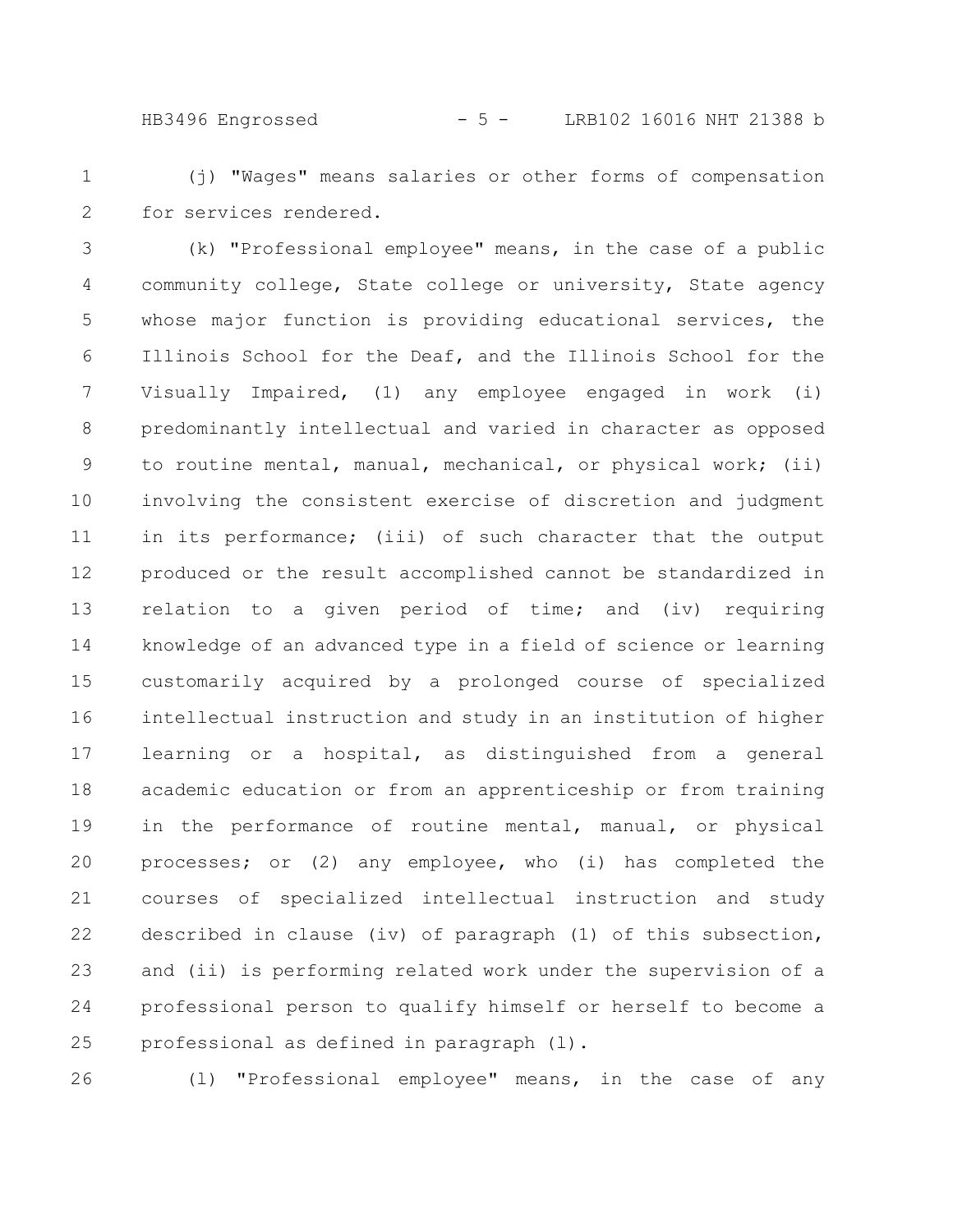HB3496 Engrossed - 6 - LRB102 16016 NHT 21388 b

public school district, or combination of school districts pursuant to joint agreement, any employee who has a certificate issued under Article 21 or Section 34-83 of the School Code, as now or hereafter amended. 1 2 3 4

(m) "Unit" or "bargaining unit" means any group of employees for which an exclusive representative is selected. 5 6

(n) "Confidential employee" means an employee, who (i) in the regular course of his or her duties, assists and acts in a confidential capacity to persons who formulate, determine and effectuate management policies with regard to labor relations or who (ii) in the regular course of his or her duties has access to information relating to the effectuation or review of the employer's collective bargaining policies. 7 8 9 10 11 12 13

(o) "Managerial employee" means, with respect to an educational employer other than an educational employer of a school district organized under Article 34 of the School Code, an individual who is engaged predominantly in executive and management functions and is charged with the responsibility of directing the effectuation of such management policies and practices or, with respect to an educational employer of a school district organized under Article 34 of the School Code, an individual who has a significant role in the negotiation of collective bargaining agreements or who formulates and determines employer-wide management policies and practices. "Managerial employee" includes a general superintendent of schools provided for under Section 34-6 of the School Code. 14 15 16 17 18 19 20 21 22 23 24 25 26